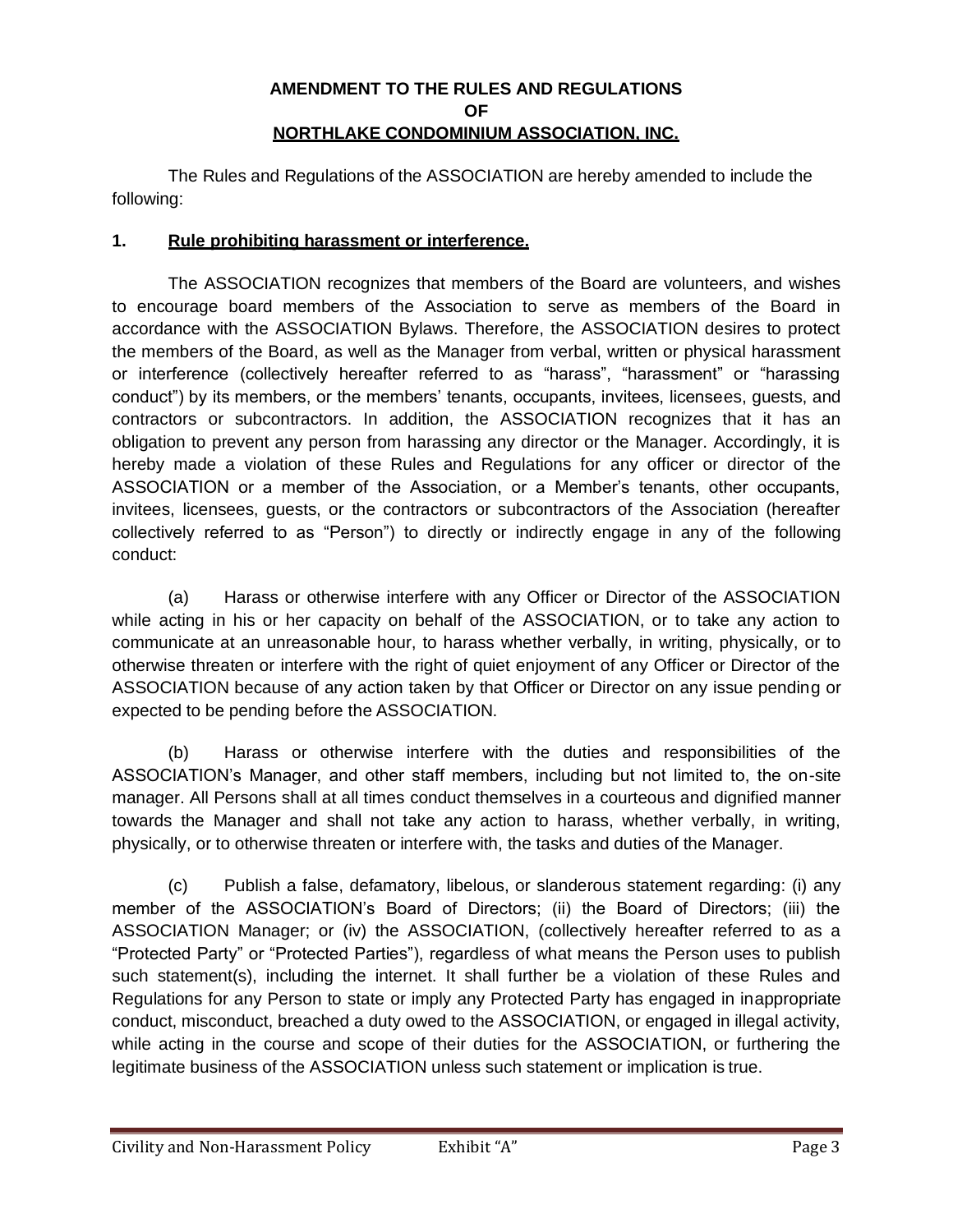(d) Create a hostile work environment for any Protected Party. For purposes of this paragraph, the ASSOCIATION relies upon The U.S. Equal Employment Opportunity Commission's ("EEOC") definition of hostile work environment. The EEOC states "harassment" that can create a hostile work environment (which can be created by "non-employees") is "unwelcome conduct that is based on race, color, religion, sex (including pregnancy), national origin, age (40 or older), disability or genetic information. Harassment becomes unlawful where 1) enduring the offensive conduct becomes a condition of continued employment, or 2) the conduct is severe or pervasive enough to create a work environment that a reasonable person would consider intimidating, hostile, or abusive."

(e) Disclose any of the ASSOCIATION's official records or information contained in such records on the internet, or to any third persons by any other means, unless said disclosure is to that Person's spouse, another Owner of the ASSOCIATION who has the lawful right to said records, or to that Person's legal or accounting professionals, or as may otherwise be required by law.

(f) In the event any Person has a complaint concerning any member of the Board of Directors of the ASSOCIATION, it must be directed to the Manager in writing on a form prescribed by the ASSOCIATION. In the event any resident of the Association has a complaint concerning Manager, it must be directed to the Board of Directors, in writing on a form prescribed by the ASSOCIATION. The Board of Directors shall then review the complaint, at which time the Board or designated member of the Board will investigate the complaint to recommend to the Board what action, if any, to take.

## **2. Rule prohibiting interference and/or Contact with Association Vendors or Contractors**.

No Person may contact any contractor, subcontractor, or vendor (hereafter collectively "Contractor") of the ASSOCIATION without the express written consent of the ASSOCIATION. The Manager, the President of the ASSOCIATION, and in the absence of the President, the Vice President of the ASSOCIATION are the authorized contact representatives between the ASSOCIATION and a Contractor of the ASSOCIATION. The ASSOCIATION shall cause a list of approved contacts to be sent to each Contractor of the ASSOCIATION to prevent conflicting messages, the ordering of unapproved work and/or services, or any such other potential interference with any Contractor of the ASSOCIATION. No Person may communicate with any Contractor of the ASSOCIATION in any manner while the Contractor is on ASSOCIATION property to perform any of their obligations to the ASSOCIATION. No Owner shall direct any Contractor of the Association to perform additional services for Owner while the Contractor is on the Owner's property to perform services for the Association unless Owner agrees to pay for those additional services. If any Contractor must enter a Person's home to perform work on behalf of the ASSOCIATION, that Contractor will be accompanied by a member of the ASSOCIATION or Manager, as determined by the ASSOCIATION in its sound business judgment. Nothing herein shall prevent a Person from contacting a Contractor if the communication is solely related to work contracted by the Person and to be paid by the Person as a separate service and/or charge. In the event any Person has a comment or a complaint concerning any Contractor, they are directed to contact the ASSOCIATION's Manager or the